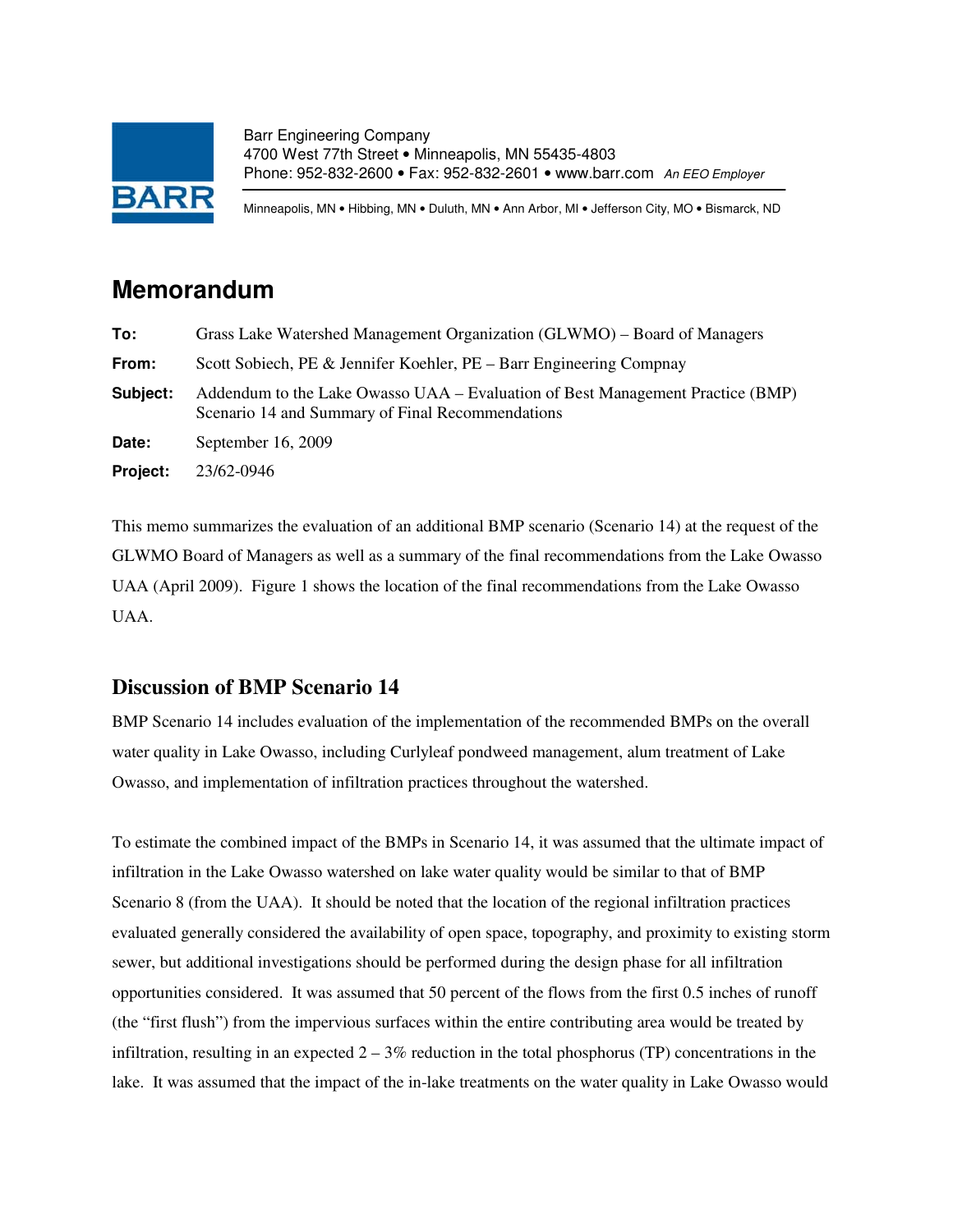be similar to that predicted in Scenario 13 (of the UAA) which considered Curlyleaf pondweed management and alum treatment.

Table 1 summarizes the impact of the various BMP scenarios evaluated as part of the Lake Owasso UAA, updated to include the evaluation of BMP Scenario 14, for wet, dry, and average climatic conditions. This combination of BMPs is expected to result in a  $36 - 48$  percent reduction in the TP concentration in Lake Owasso. Figure 2 shows the predicted in-lake TP concentrations as well as Secchi depths for each of the BMP scenarios for wet, dry, and average climatic conditions, as compared to existing conditions and the GLWMO and MPCA water quality goals for Lake Owasso.

# **Final Key Recommendations for the Improvement of the Water Quality in**

### **Lake Owasso**

A number of recommendations were included in the Lake Owasso UAA. The following is a summary of these recommendations. Additional details and discussion about each recommendation can be found in the Lake Owasso UAA. Figure 3 below summarizes the various BMP recommendations as well as the estimated costs for each BMP over a 5-year implementation period.

#### **Additional Studies and Investigations**

One of the key recommendations from the Lake Owasso UAA is to conduct additional monitoring and studies within Lake Owasso and its watershed. The monitoring and modeling from the UAA (from 2007 and 2008), identified several potential sources of TP to Lake Owasso that are not fully-understood at this time. Before BMPs for these sources can be recommended, additional investigations to quantify the extent and magnitude of these sources are needed. The recommended investigations include the following:

- Additional water quality monitoring in the Central Park East and West Wetlands and in the Charlie Pond system
- Study evaluating the impact of the fisheries on water quality with a focus on the impact of carp in Lake Owasso and the adjacent wetlands. The study should be coordinated through the University of Minnesota and the Minnesota Department of Natural Resources (MDNR).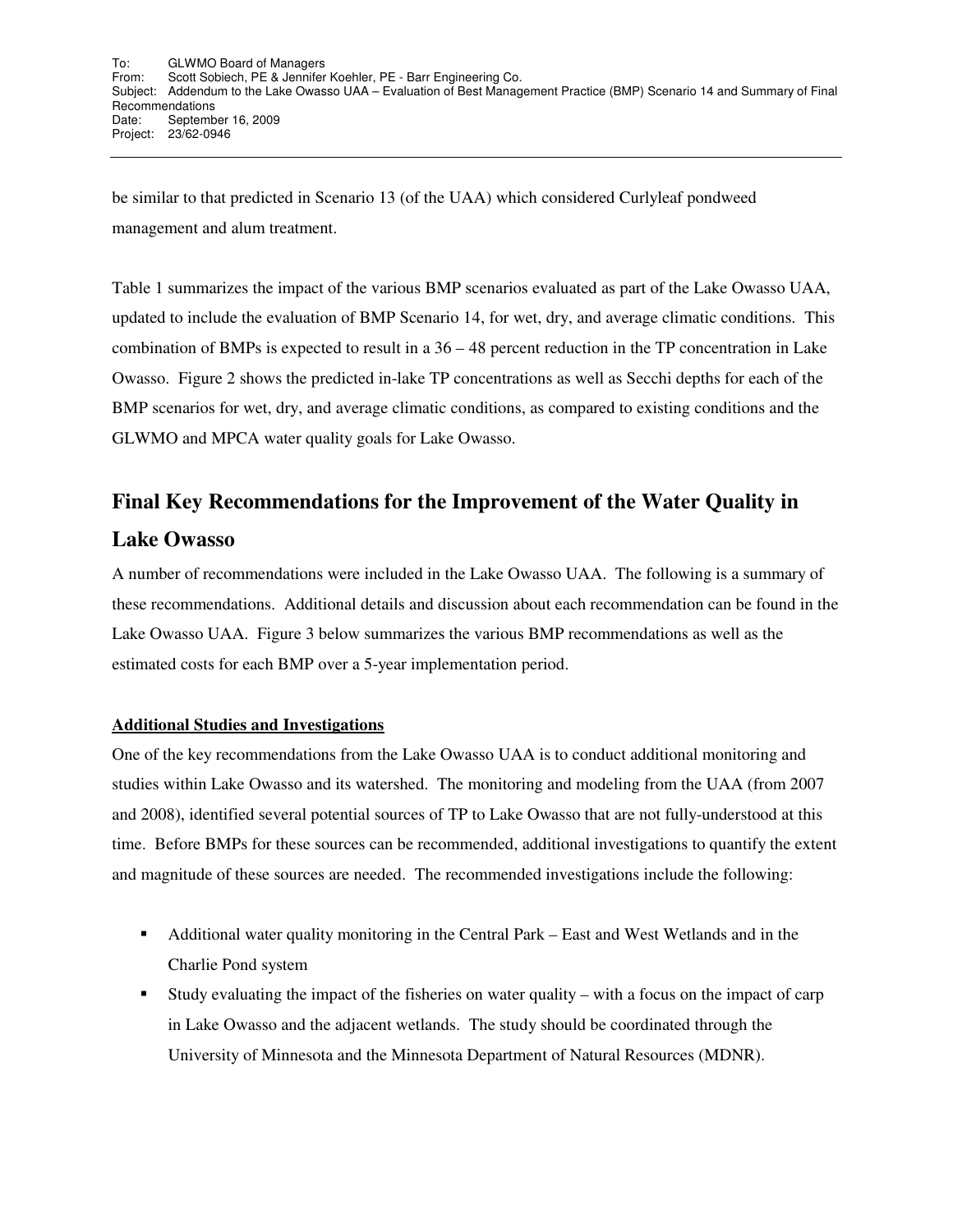- Collection & analysis of sediment cores in the Central Park East and West wetlands, Bennett Lake, and the Charlie Pond system – to help better understand the potential loading from the sediments in these water bodies to Lake Owasso
- Water quality monitoring in the shallow areas of Lake Owasso to help understand the water quality and mixing dynamics in the shallow areas of the lake

#### **Watershed Source Reduction Efforts**

The majority of the watershed runoff from the Lake Owasso watershed passes through a pond or wetland, receiving some level of water quality treatment before reaching the lake. However, the watershed and inlake water quality modeling of Lake Owasso has demonstrated that the cumulative impact of infiltration of stormwater runoff throughout the watershed can reduce the total phosphorus load to the lake and improve the overall water quality in Lake Owasso.

We recommend that the GLWMO and the Cities of Roseville and Shoreview continue to promote the use of infiltration BMPs throughout the watershed to reduce the watershed nutrient loading to Lake Owasso as opportunities associated with redevelopment and road reconstruction arise and where site conditions are conducive to infiltration. Several potential locations for regional infiltration were evaluated as part of the UAA (generally considering availability of open space, topography, and proximity to existing storm sewer). The potential infiltration locations shown on Figure 1 would require additional investigations during the design phase to fully understand and maximize the infiltration potential of the individual sites and optimize the potential project costs.

#### **In-Lake Treatments**

Because internal phosphorus loading is a large fraction of the total phosphorus load to Lake Owasso (rougly 50 percent), two in-lake BMPs were recommended as part of the Lake Owasso UAA including the following:

- Treatment of Curlyleaf pondweed as part of a four-year management plan including permitting, herbicide treatment, aquatic plant, biomass, turion, and herbicide residue monitoring, and annual reporting to the MDNR.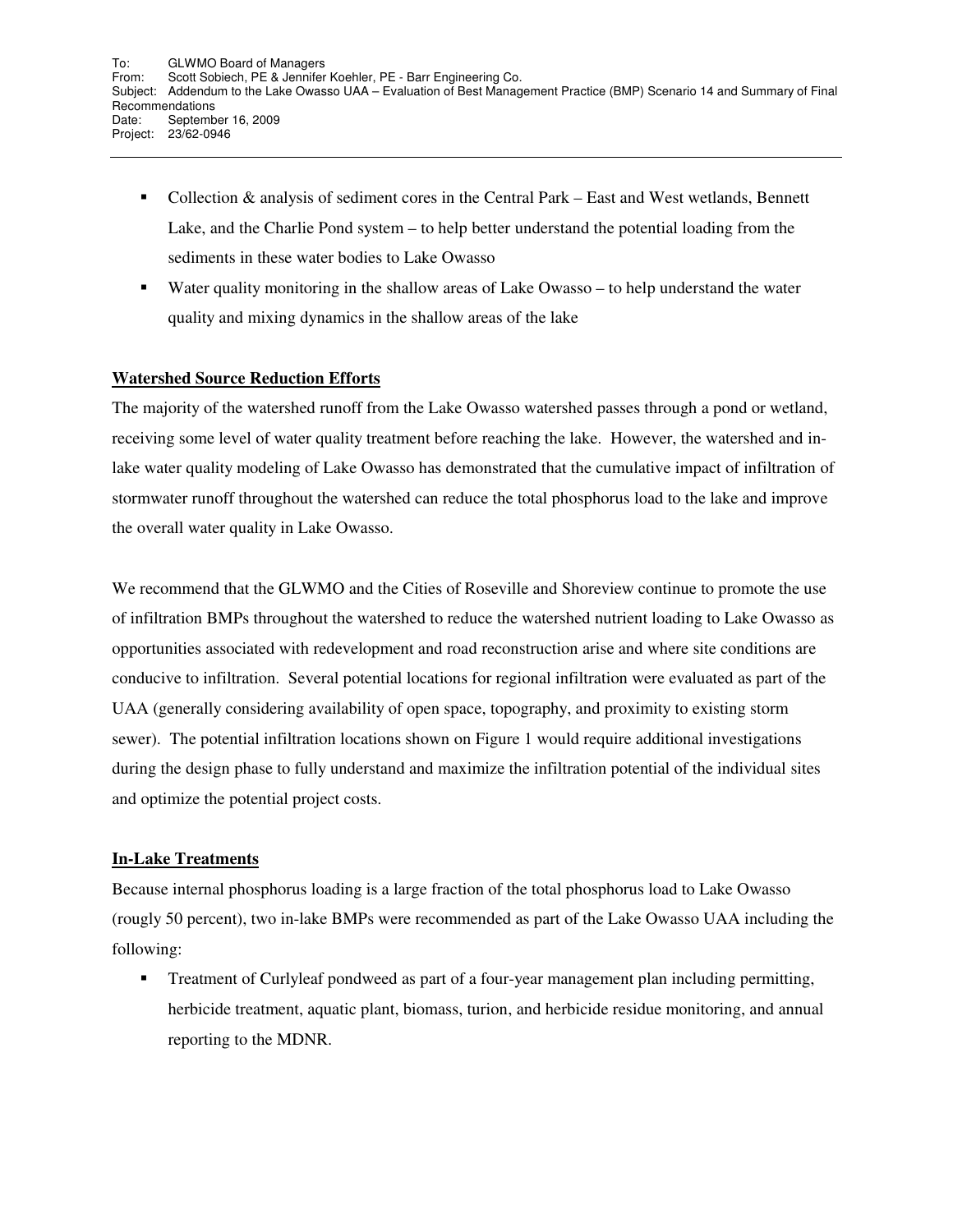• Whole-lake alum treatment to minimize release of phosphorus from the lake's bottom sediments – recommended if the management of Curlyleaf pondweed does not result in the desired water quality in Lake Owasso

Because the management of Curlyleaf pondweed is estimated to have the most significant impact on Lake Owasso's water quality, it is the primary in-lake water quality BMP recommended.

#### **Additional BMPs and Efforts**

There are a variety of nonstructural BMPs that can have a positive impact on lake water quality. Examples of effective nonstructural BMPs that would be appropriate for the Lake Owasso watershed include:

- - Continue public education programs to inform the residents of the Lake Owasso watershed of ways to reduce phosphorus loading through proper handling of yard fertilizers and wastes, pet wastes, soaps and detergents. Additionally, education and outreach efforts can promote the creation of vegetated buffers between yards and the shore of Lake Owasso and upstream ponding areas (to minimize direct runoff and shoreline erosion) as well as discouraging the feeding of waterfowl in shoreline areas around Lake Owasso and its upstream ponds, as water fowl feces can add a significant amount of phosphorus to a lake system.
- - Routine maintenance of the storm water ponds located throughout the watershed as well as of the storm sewer system within the watershed to ensure optimal performance of the system.
- - Continue the existing street sweeping program, including an early spring sweeping, a late fall sweeping, and additional sweepings as needed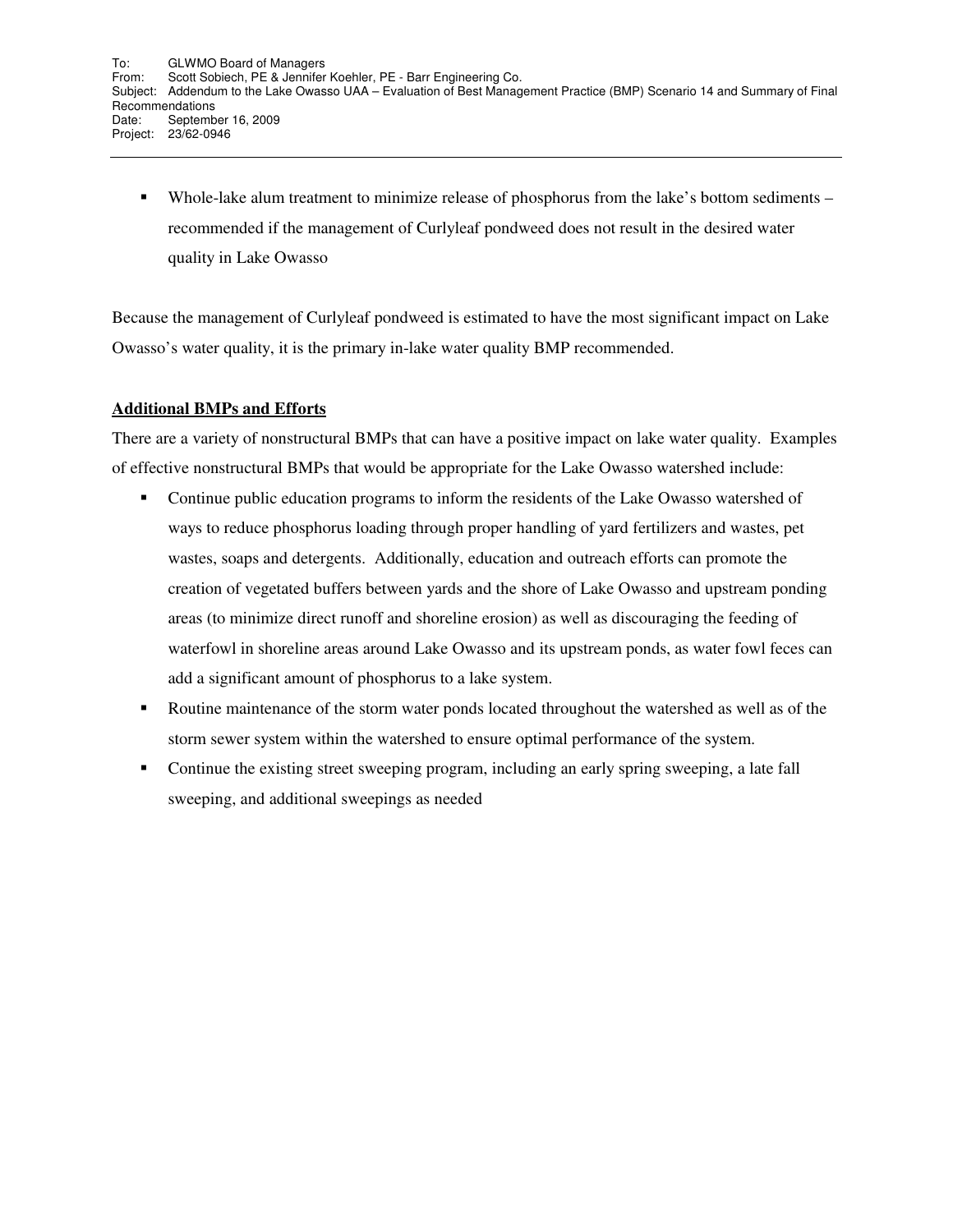

Further Investigations & Monitoring, such as:



- Water Quality Monitoring
- Sediment Core Analysis
- Fisheries Study



In-Lake Treatments: Curlyleaf Pondweed Management & Alum Treatment



Potential Infiltration Sites



Lake Owasso Watershed - Promotion of Infiltration as Opportunities Arise

Additional Recommendations:

- Public Education and Outreach
- Routine Maintenance of Storm Sewer System & Ponds
- Continuation of the Existing Street Sweeping Program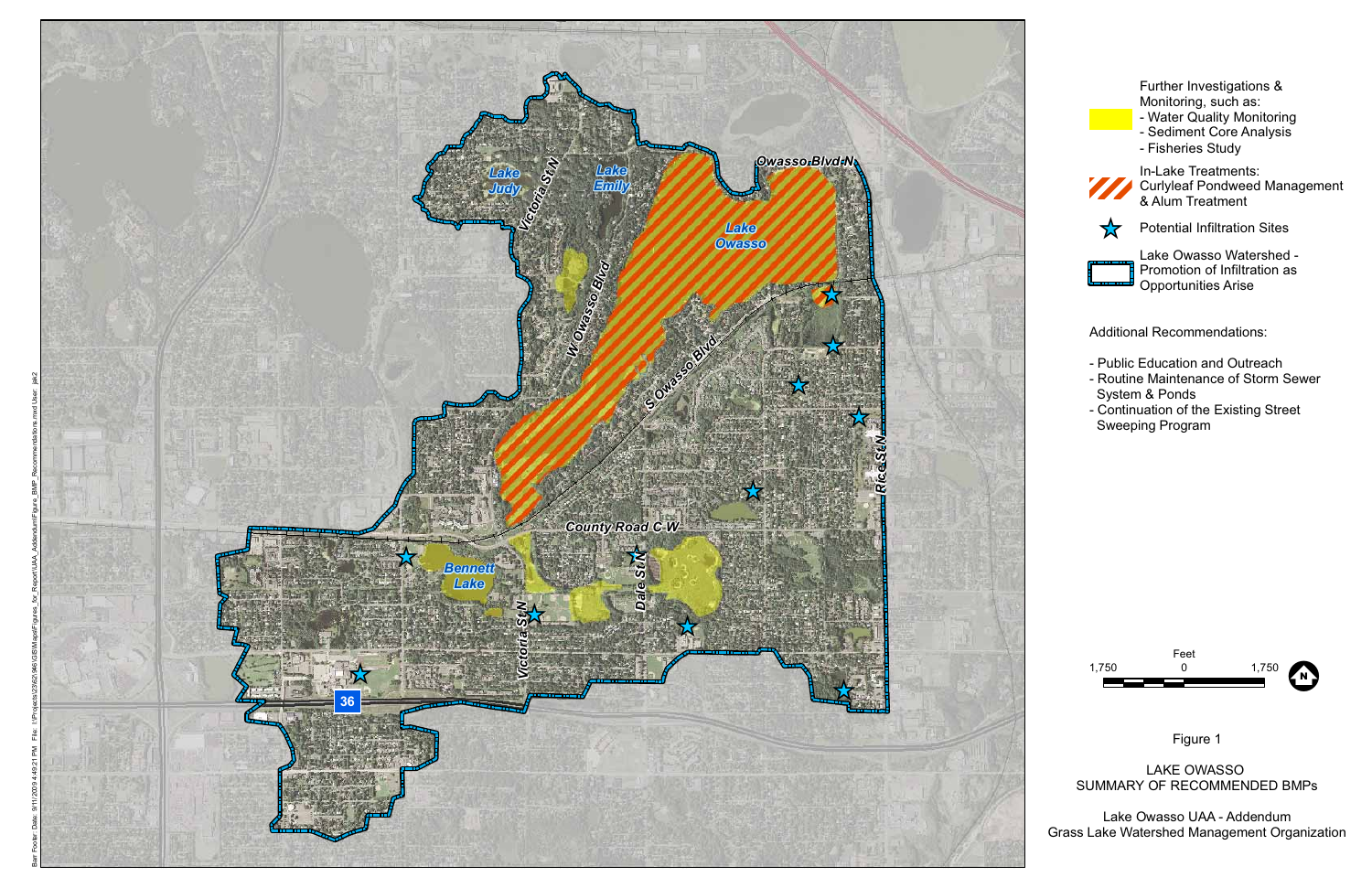### **Table 1: Lake Owasso Summary of BMP Scenarios**

13 - Scenario 14 assumes that infiltration in the watershed will be promoted as opportunities arise. The impact of infiltration evaluated making the same assumptions as BMP Scenario 8.

12 - Because specific BMPs to address the internal loading in the waterbodies within the watershed are not recommended until further studies of the internal loading can be completed, no costs have been estimated for these scenarios.

7 - Development of an extended detention basin in Lady Slipper Park (in subwatershed LO\_E\_1k) along with the replacement of the outlet under the railroad embankment with a weir structure were evaluated as part of the 1991 Report on the Diagnostic-Feasibility Study of Lake Owasso, Lake Wabasso, and Snail Lake. Since 1991, the City of Roseville developed infiltration and sedimentation ponds in this area as part of the South Owasso Boulevard road reconstruction project in 2006. This study evaluates replacing the outlet under the railroad embankment only.

5 - This scenario is not physically feasible as the currently "untreated" direct discharges are distributed around the entire shoreline of Lake Owasso. Additionally, there is not sufficient space to incorporate NURP ponds in each of the direct discharge watersheds. This scenario was evaluated to demonstrate the impact of treating all direct discharges on the overall water quality in Lake Owasso. This cost estimate is based on the construction a single, hypothetical NURP pond sized to treat all "untreated" discharges to Lake Owasso.

6 - The estimated cost of the Curlyleaf Pondweed Treatment includes the MDNR variance to treat the entire littoral area of Lake Owasso, 4-years of herbicide application to the Lake, as well as 4-years of detailed macrophyte monitoring to track the herbicide treatment on the Curlyleaf pondweed coverage

9 - Selected potential infiltration sites include 11 preliminary locations within the South and East Drainage Districts. Sites were selected based on the presence of open space, proximity to existing storm sewer (potential reroute or divert flows), and topography. Available soils data were condsidered although much of the Lake Owasso is classified as undefined hydrologic soils group. These are planning level cost estimates and each site would require a more complete feasibility study before final design.

10 - Existing Condition summer average Secchi depth based on 2008 monitoring data; For all BMP scenarios, estimated based on the Secchi Depth versus Total Phosphorus Regression Relationship for Lake Owasso (See Fig.

|                         |                                                                                                                                                                                                                                     | <b>Summer Average Water Quality</b> |                         |                   |                          |                         |                          |                         |                                 |                                     |
|-------------------------|-------------------------------------------------------------------------------------------------------------------------------------------------------------------------------------------------------------------------------------|-------------------------------------|-------------------------|-------------------|--------------------------|-------------------------|--------------------------|-------------------------|---------------------------------|-------------------------------------|
| <b>Scenario</b>         |                                                                                                                                                                                                                                     | Wet                                 |                         | <b>Dry</b>        |                          |                         | Average                  |                         | <b>Reduction</b><br>in TP $(%)$ | <b>Estimated</b><br><b>BMP Cost</b> |
|                         |                                                                                                                                                                                                                                     | 2001-2002                           |                         | 2007-2008         |                          | 2004-2005               |                          |                         |                                 |                                     |
|                         |                                                                                                                                                                                                                                     | <b>TP</b><br>$(\mu g/L)$            | <b>SD</b><br>$(m)^{10}$ | Site <sup>1</sup> | <b>TP</b><br>$(\mu g/L)$ | <b>SD</b><br>$(m)^{10}$ | <b>TP</b><br>$(\mu g/L)$ | <b>SD</b><br>$(m)^{10}$ |                                 | $($ \$)                             |
| $\mathbf{1}$            | Existing Conditions <sup>2</sup>                                                                                                                                                                                                    | 32                                  | 2.4                     | 5403              | 41                       | 2.0                     | 45                       | 1.5                     | $\overline{\phantom{a}}$        |                                     |
|                         |                                                                                                                                                                                                                                     |                                     |                         | 5401              | 32                       | 2.1                     |                          |                         |                                 |                                     |
| $\mathbf{2}$            | 80% Reduction in Curlyleaf Pondweed <sup>6</sup>                                                                                                                                                                                    | 21                                  | 3.7                     | 5403              | 29                       | 2.6                     | 33                       | 2.3                     | $27 - 39%$                      | \$649,000                           |
|                         |                                                                                                                                                                                                                                     |                                     |                         | 5401              | 19                       | 4.2                     |                          |                         |                                 |                                     |
| 3                       | 10% Reduction in the Internal Loading from<br>Watershed Waterbodies                                                                                                                                                                 | 31                                  | 2.4                     | 5403              | 38                       | 2.0                     | 44                       | 1.8                     | $2 - 4%$                        | N/A <sup>12</sup>                   |
|                         |                                                                                                                                                                                                                                     |                                     |                         | 5401              | 31                       | 2.4                     |                          |                         |                                 |                                     |
| $\overline{\mathbf{4}}$ | 50% Reduction in the Internal Loading from<br>Watershed Waterbodies                                                                                                                                                                 | 28                                  | 2.6                     | 5403              | 29                       | 2.5                     | 42                       | 1.9                     | $7 - 13%$                       | $N/A^{12}$                          |
|                         |                                                                                                                                                                                                                                     |                                     |                         | 5401              | 30                       | 2.5                     |                          |                         |                                 |                                     |
| 5                       | Treatment of All "Untreated" Discharges to                                                                                                                                                                                          | 32                                  | 2.3                     | 5403              | 40                       | 2.0                     | 45                       | 1.8                     | $0 - 3%$                        | \$350,000                           |
|                         | NURP Standards <sup>5</sup>                                                                                                                                                                                                         |                                     |                         | 5401              | 31                       | 2.4                     |                          |                         |                                 |                                     |
| 6                       | Extended Detention in Ladyslipper Park<br>Pond (Replace outlet under the Railroad) <sup>7</sup>                                                                                                                                     | 32                                  | 2.3                     | 5403              | 41                       | 1.9                     | 45                       | 1.8                     | $0 - 3%$                        | \$55,000                            |
|                         |                                                                                                                                                                                                                                     |                                     |                         | 5401              | 31                       | 2.4                     |                          |                         |                                 |                                     |
| $\overline{7}$          | Infiltration of 0.5 inches of Runoff from ALL<br>Impervious Surfaces in the South and East<br>Drainage Districts <sup>3,8,11</sup>                                                                                                  | 25                                  | 2.9                     | 5403              | 15                       | 6.9                     | 37                       | 2.1                     | $4 - 20%$                       | \$4,770,000                         |
|                         |                                                                                                                                                                                                                                     |                                     |                         | 5401              | 30                       | 2.5                     |                          |                         |                                 |                                     |
| 8                       | Infiltration of 0.5 inches of Runoff from<br>Select Impervious Surfaces in the South<br>and East Drainage Districts <sup>3,9,11</sup>                                                                                               | 31                                  | 2.4                     | 5403              | 37                       | 2.1                     | 44                       | 1.8                     | $2 - 3%$                        | \$389,000                           |
|                         |                                                                                                                                                                                                                                     |                                     |                         | 5401              | 31                       | 2.4                     |                          |                         |                                 |                                     |
| 9                       | Alum Treatment (80% Reduction in Internal<br>Load from Sediments)                                                                                                                                                                   | 28                                  | 2.6                     | 5403              | 40                       | 2.0                     | 43                       | 1.9                     | $6 - 11%$                       | \$198,000                           |
|                         |                                                                                                                                                                                                                                     |                                     |                         | 5401              | 30                       | 2.5                     |                          |                         |                                 |                                     |
| 10<br>$(2 + 3)$         | 80% Reduction in Curlyleaf Pondweed &<br>10% Reduction in the Internal Loading from<br>Watershed Waterbodies <sup>6</sup>                                                                                                           | 20                                  | 3.9                     | 5403              | 26                       | 2.8                     | 32                       | 2.3                     | 29 - 39%                        | $N/A^{12}$                          |
|                         |                                                                                                                                                                                                                                     |                                     |                         | 5401              | 19                       | 4.2                     |                          |                         |                                 |                                     |
| 11<br>$(2 + 4)$         | 80% Reduction in Curlyleaf Pondweed &<br>50% Reduction in the Internal Loading from<br>Watershed Waterbodies <sup>6</sup>                                                                                                           | 17                                  | 5.4                     | 5403              | 17                       | 5.1                     | 29                       | 2.5                     | $35 - 47%$                      | $N/A^{12}$                          |
|                         |                                                                                                                                                                                                                                     |                                     |                         | 5401              | 18                       | 4.6                     |                          |                         |                                 |                                     |
| 12<br>$(2 + 8)$         | 80% Reduction in Curlyleaf Pondweed &<br>Infiltration of 0.5 inches of Runoff from<br>Select Impervious Surfaces in the South<br>and East Drainage Districts <sup>6,3,9</sup>                                                       | 20                                  | 3.9                     | 5403              | 25                       | 3.0                     | 31                       | 2.4                     | $31 - 38%$                      | \$1,038,000                         |
|                         |                                                                                                                                                                                                                                     |                                     |                         | 5401              | 20                       | 4.1                     |                          |                         |                                 |                                     |
| 13<br>$(2 + 9)$         | 80% Reduction in Curlyleaf Pondweed &<br>Alum Treatment (80% Reduction in Internal<br>Load from Sediments) <sup>6</sup>                                                                                                             | 17                                  | 5.1                     | 5403              | 28                       | 2.6                     | 30                       | 2.4                     | $33 - 46%$                      | \$847,000                           |
|                         |                                                                                                                                                                                                                                     |                                     |                         | 5401              | 18                       | 4.6                     |                          |                         |                                 |                                     |
| 14                      | 80% Reduction in Curlyleaf Pondweed &<br>Alum Treatment (80% Reduction in Internal<br>Load from Sediments) <sup>6</sup> & Infiltration of 0.5<br>inches of Runoff from Impervious Surfaces<br>(as opportunity arises) <sup>13</sup> | 17                                  | 5.7                     | 5403              | 25                       | 3.0                     | 29                       | 2.6                     | 36 - 48%                        | \$1,236,000                         |
|                         |                                                                                                                                                                                                                                     |                                     |                         | 5401              | 18                       | 4.6                     |                          |                         |                                 |                                     |

TP: Total Phosphorus Chla: Chlorophyll a SD: Secchi Depth

4 - It is not feasible to treat all currently untreated direct discharges to Lake Owasso using a single NURP pond. This analysis was performed to demonstrate the impact that treating each discharge to NURP standards would have on overall lake water quality

2 - Existing land use and 2008 watershed/BMP conditions. Very few changes are expected in land use as the Lake Owasso watershed is fully-developed. Therefore, it was assumed that existing land use is also reflective of future land use conditions.

1 - For 2008 (Dry Climatic Conditions), Lake Owasso was modeled as 2 separate basins (5403 - Southern Basin, and 5401 - Northern Basin) as there was water quality data available for both areas of the lake. For 2002 (Wet

Climatic Conditions) and 2005 (Average Climatic Conditions), the water quality data was only collected at basin 5401 and the lake was modeled as a single basin.

3 - Internal loading from the watershed was modified for the infiltration scenario based on the reduction in water load to the wetlands.

8 - Infiltration of 0.5" from all impervious surfaces in the South and East Drainage Districts is not feasible. This scenario was evaluated to estimate the maximum impact infiltration could potentially have on Lake Owasso's water quality.

11 - The estimated cost of infiltration BMPs is based on typical unit costs (\$13/sq.ft.) estimated for the construction of rain gardens plus 30 percent for engineering and design. Depression storage was assumed to be 18 inches. This cost does not include any potentially significant changes to the storm sewer system/additional piping that may be needed.

P:\Mpls\23 MN\62\2362946\WorkFiles\Modeling\InLake\In\_Lake\_Model\_Summary.xls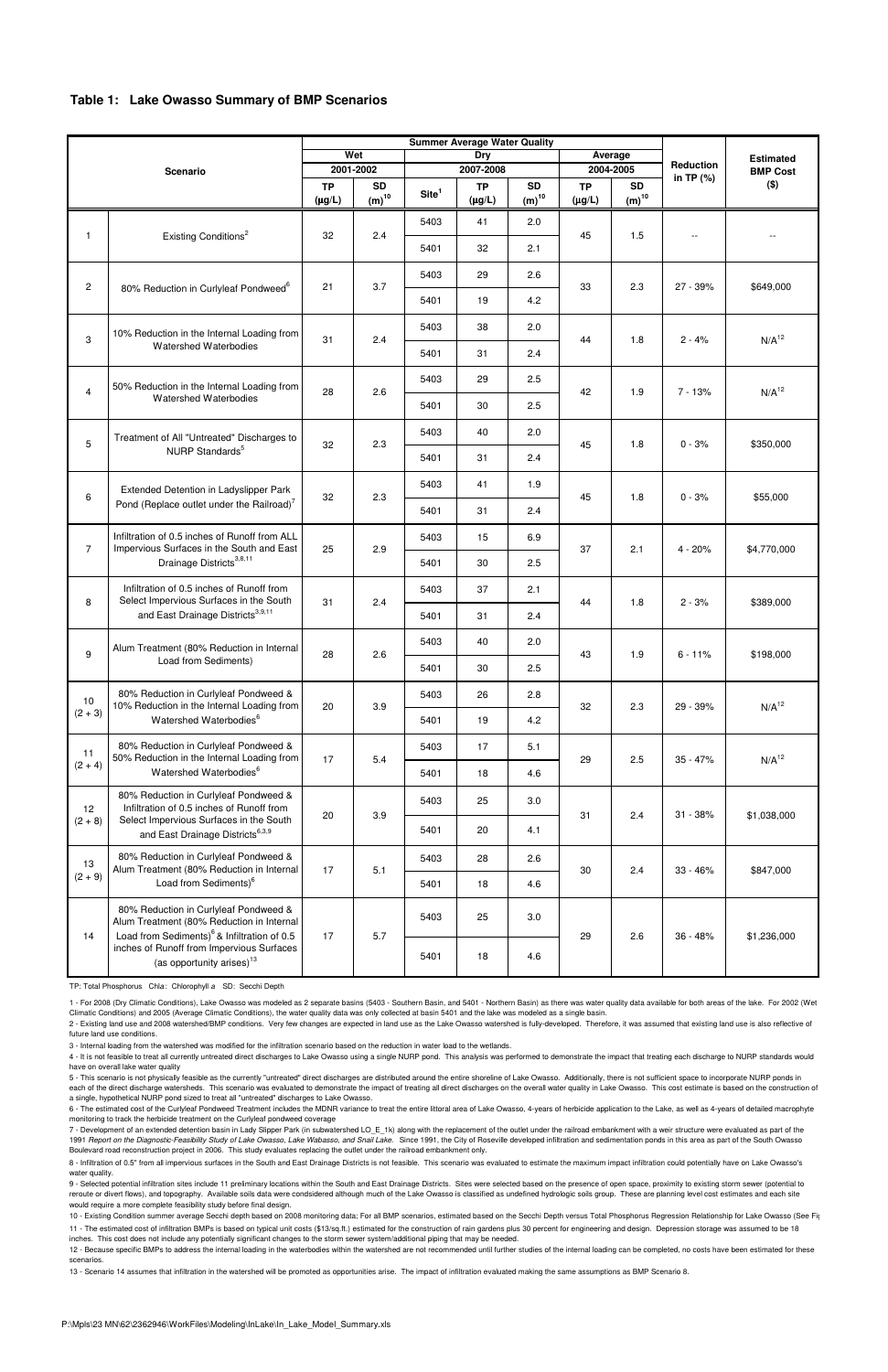

#### **Lake Owasso Water Quality Wet Year (2002) Climatic Conditions**

#### **Lake Owasso Water Quality Dry Year (2008) Climatic Conditions**



#### 0 #1 #2 #3 #4 #5 #6 #7 #8 #9 #10 #11 #12 #13 #14 0**Existing Conditions BMP Scenarios**



**Average Year (2005) Climatic Conditions**

**Figure 2 Lake Owasso Summary of BMP Scenario Results and Comparison with MPCA and GLWMO Goals**